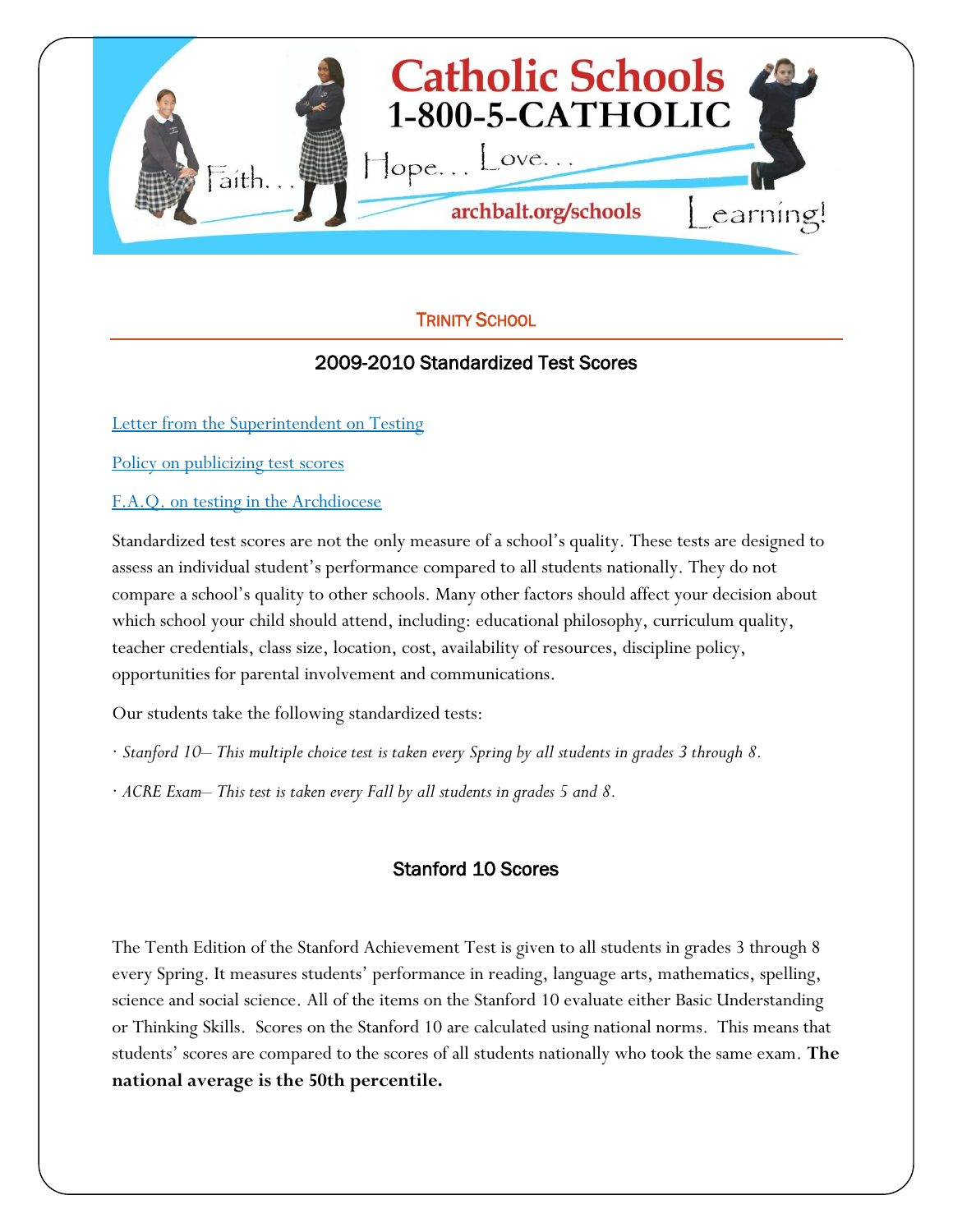### Stanford 10 Scores





Trinity School | 2009-2010 Trinity School | 2009-2010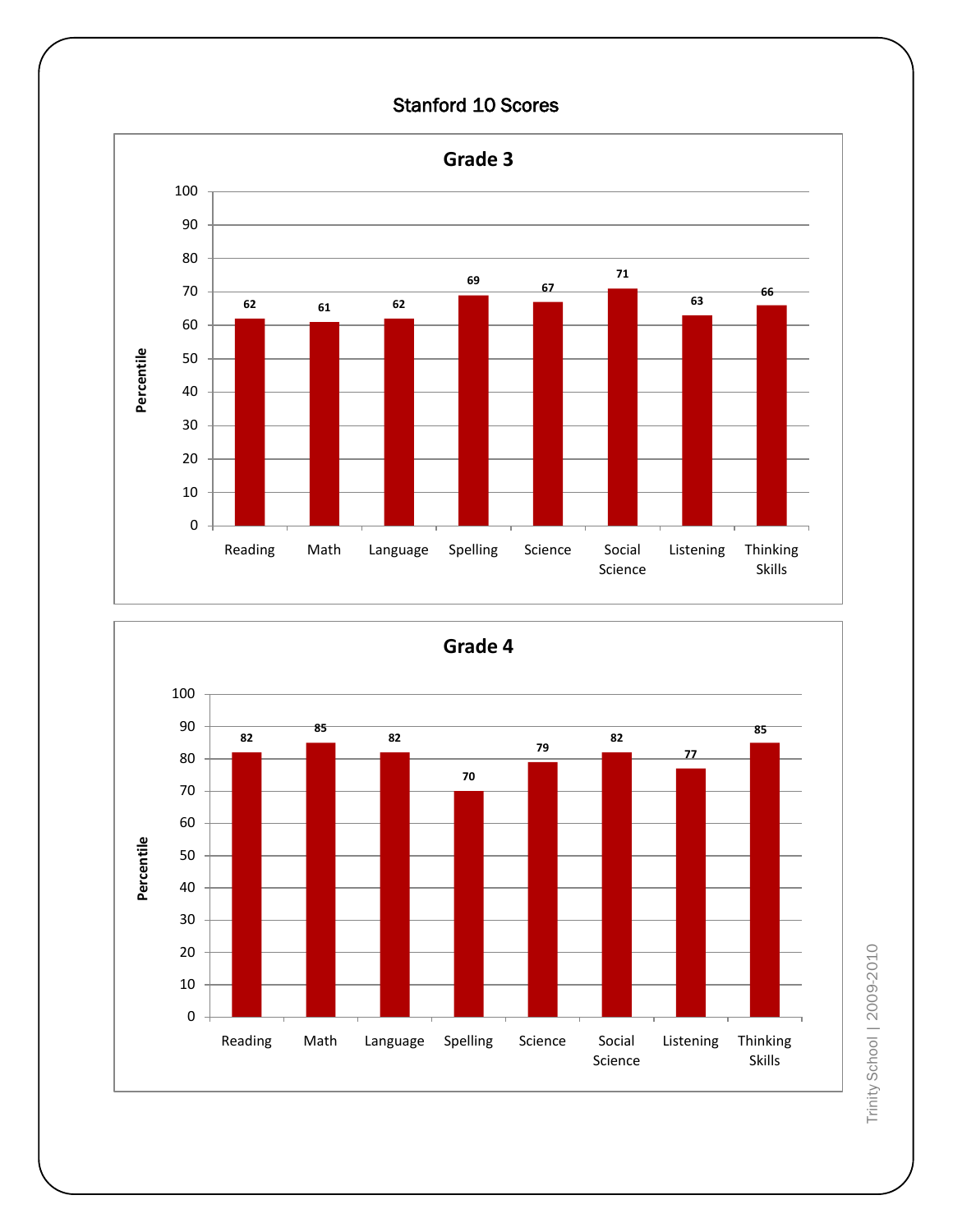# Stanford 10 Scores





Trinity School | 2009-2010 Trinity School | 2009-2010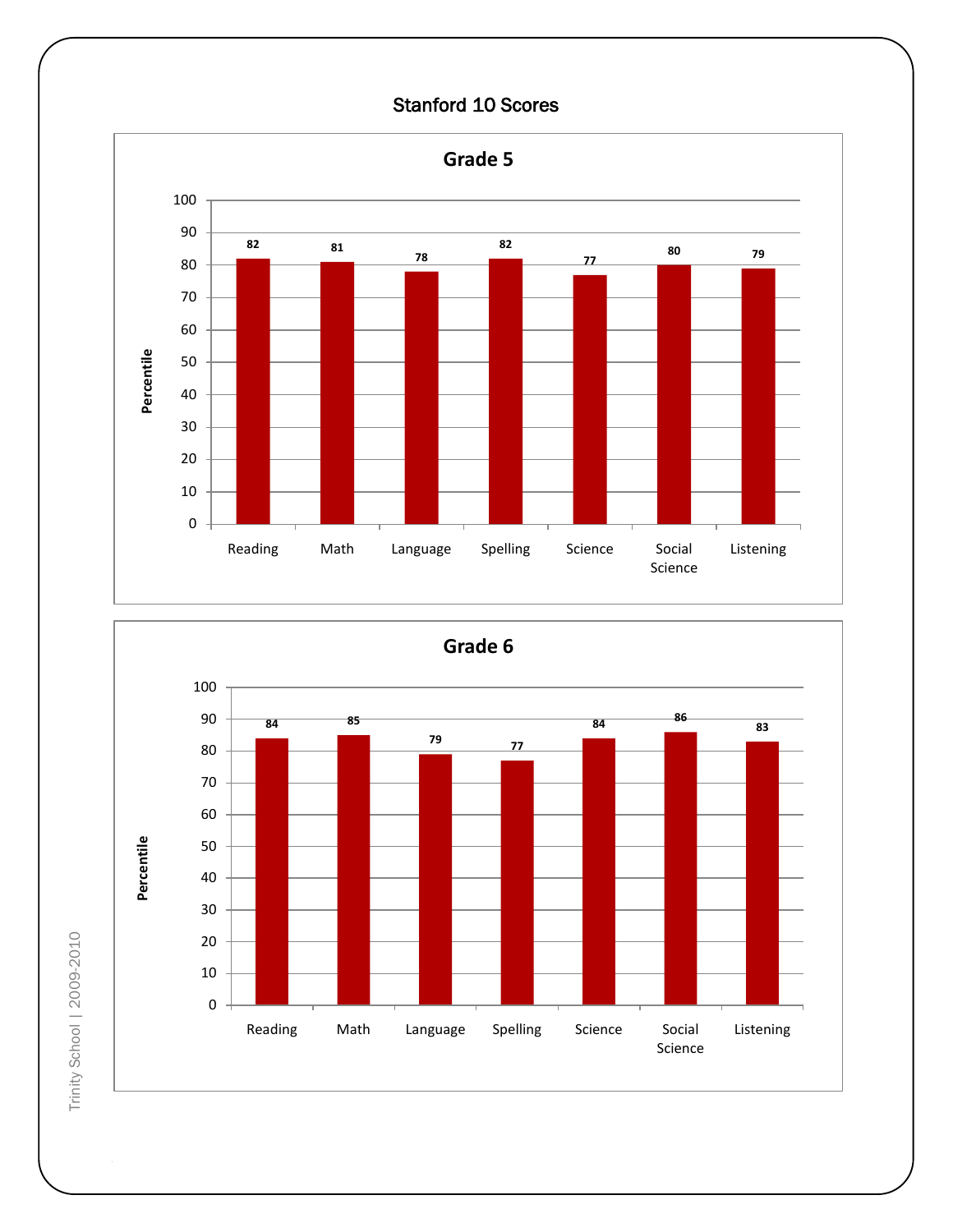

*Note: Scores are based on 2002 national norms using percentile ranks.*